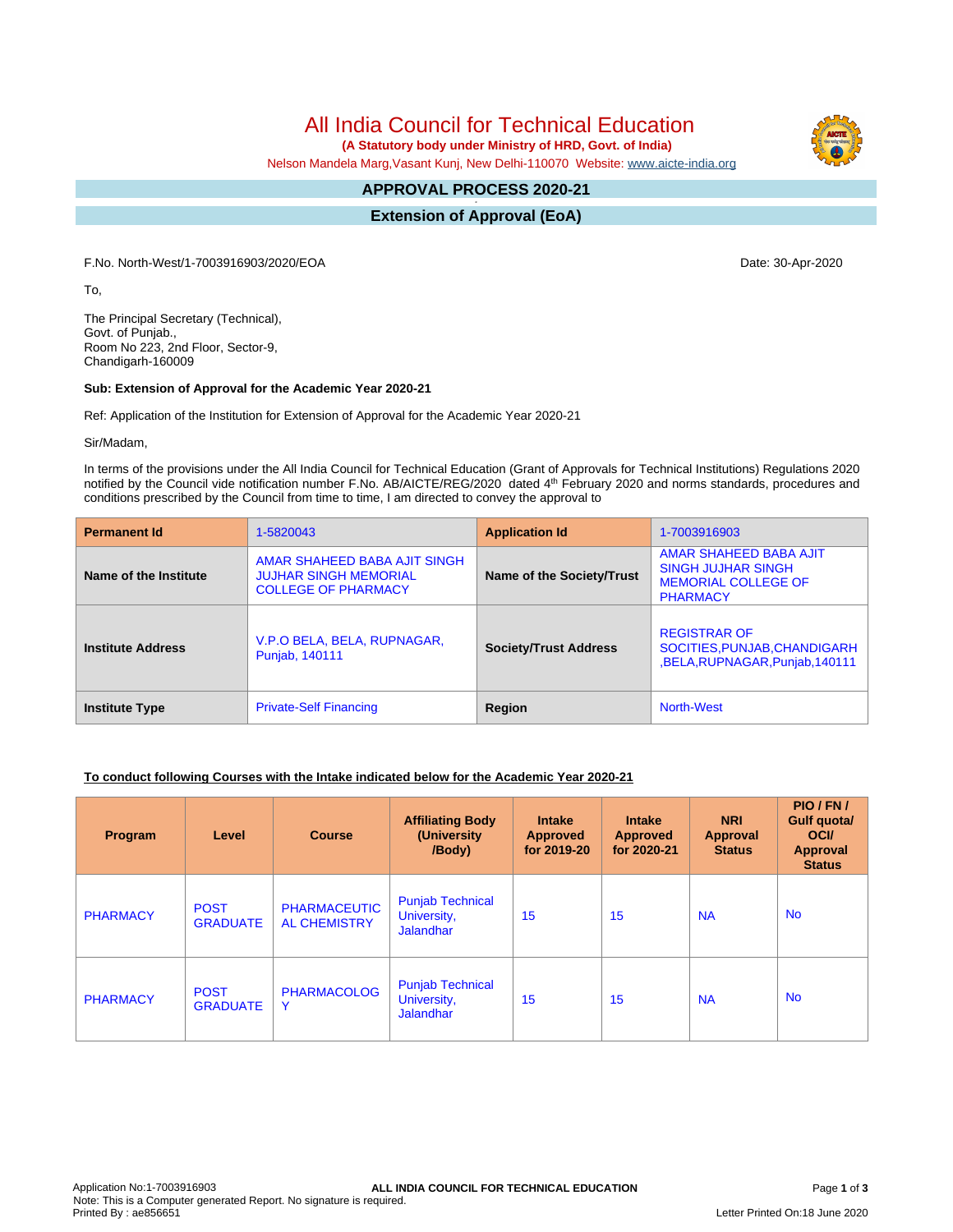| <b>PHARMACY</b> | <b>POST</b><br><b>GRADUATE</b>  | <b>PHARMACEUTIC</b><br>S | <b>Punjab Technical</b><br>University,<br><b>Jalandhar</b>           | 15  | 15  | <b>NA</b> | <b>No</b> |
|-----------------|---------------------------------|--------------------------|----------------------------------------------------------------------|-----|-----|-----------|-----------|
| <b>PHARMACY</b> | <b>UNDER</b><br><b>GRADUATE</b> | <b>PHARMACY</b>          | <b>Punjab Technical</b><br>University,<br><b>Jalandhar</b>           | 100 | 100 | <b>NA</b> | <b>No</b> |
| <b>PHARMACY</b> | <b>DIPLOMA</b>                  | <b>PHARMACY</b>          | <b>Punjab State</b><br><b>Board of Technical</b><br><b>Education</b> | 60  | 60  | <b>NA</b> | <b>No</b> |

#### **It is mandatory to comply with all the essential requirements as given in APH 2020-21 (Appendix 6)**

## **Important Instructions**

- 1. The State Government/ UT/ Directorate of Technical Education/ Directorate of Medical Education shall ensure that 10% of reservation for Economically Weaker Section (EWS) as per the reservation policy for admission, operational from the Academic year 2020-21 is implemented without affecting the reservation percentages of SC/ ST/ OBC/ General. However, this would not be applicable in the case of Minority Institutions referred to the Clause (1) of Article 30 of Constitution of India. Such Institution shall be permitted to increase in annual permitted strength over a maximum period of two years beginning with the Academic Year 2020-21
- 2. The Institution offering courses earlier in the Regular Shift, First Shift, Second Shift/Part Time now amalgamated as total intake shall have to fulfil all facilities such as Infrastructure, Faculty and other requirements as per the norms specified in the Approval Process Handbook 2020-21 for the Total Approved Intake. Further, the Institutions Deemed to be Universities/ Institutions having Accreditation/ Autonomy status shall have to maintain the Faculty: Student ratio as specified in the Approval Process Handbook. All such Institutions/ Universities shall have to create the necessary Faculty, Infrastructure and other facilities WITHIN 2 YEARS to fulfil the norms based on the Affidavit submitted to AICTE.
- 3. In case of any differences in content in this Computer generated Extension of Approval Letter, the content/information as approved by the Executive Council / General Council as available on the record of AICTE shall be final and binding.
- 4. Strict compliance of Anti-Ragging Regulation: Approval is subject to strict compliance of provisions made in AICTE Regulation notified vide F. No. 373/Legal/AICTE/2009 dated July 1, 2009 for Prevention and Prohibition of Ragging in Technical Institutions. In case Institution fails to take adequate steps to Prevent Ragging or fails to act in accordance with AICTE Regulation or fails to punish perpetrators or incidents of Ragging, it will be liable to take any action as defined under clause 9(4) of the said Regulation.

**Prof.Rajive Kumar Member Secretary, AICTE**

Copy to:

- **1. The Director Of Technical Education\*\*, Punjab**
- **2**. **The Registrar\*\*,** Punjab Technical University, Jalandhar
- **3. The Principal / Director,** AMAR SHAHEED BABA AJIT SINGH JUJHAR SINGH MEMORIAL COLLEGE OF PHARMACY V.P.O Bela,